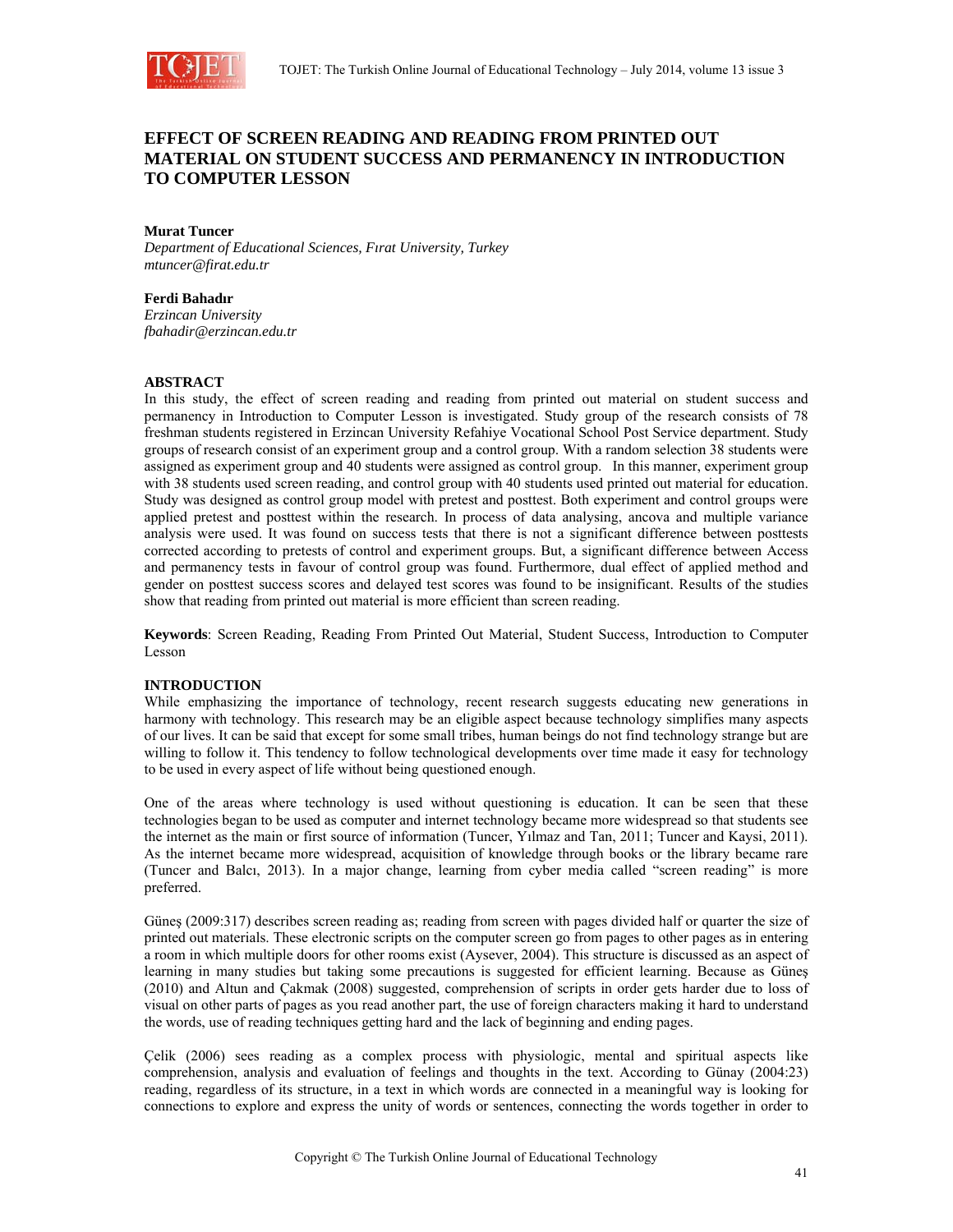

find a different meaning than original word meaning and making it meaningful. This expression on reading is the reason why screen reading is a matter of discussion. As texts slip from screen in screen reading, it becomes hard to make a meaningful relationship between the beginning and the end of the text. As screen size is different than page size, it is impossible to see full page and only small parts of page are visible. Maybe this is why some learners prefer reading from printed out materials in earlier studies (More, Guy and Elobaid, 2007; Alshaali and Varshney, 2005; Annand, 2008; Weeks, 2002; Spencer, 2006; Vernon, 2006).Johnson (2000) stated that a successful reader gets bored of simple texts and weak readers give up reading non fluent texts which he/she cannot read. Moreover, Guy and Elobaid (2007) stated that despite the fact that people are spending more time on the computer, they prefer to read texts with more than 3-4 pages on printed out material. Similar findings were stated by Vernon (2006); giventhe opportunity, the primary learning strategy of students is to print online documents. Spencer (2006) also noted that students prefer printed out material. Annand (2008) reports from Mercieca (2004) that screen reading keeps less information in mind for longer time. Weeks (2002) states that people reading from screen are not happy with this and they believe that screen reading would never be popular.

Alshaali and Varshney (2005) stated that reading from a computer screen is 20-30%slower than reading from printed out material and thus text should be 25%shorter. The finding that screen-reading is slower was also obtained by Muter et al., (1982), Gould and Grischkowsky (1984), Belmore (1985), Smith and Savory (1989), Muter and Maurutto (1991). In their study, Dyson and Haselgrove (2001) found that screen-reading reduces reading speed. Rose (2011) notes that opponents of screen reading went so far as to argue that "electronic text ultimately diminishes both personal growth of individuals and the stability of our society (Vandenhoek, 2013). In some other studies, various correlations between reading rate and comprehension were identified. According to Poulton (1958) and Belmore (1985), with the increase of reading rate, individual's level of comprehension decreases. However, for those having natural habit of fast reading, comprehension level of screen-reading is high. Yıldırım et. all (2011) on the other hand, stated that electronic text would be more advantageous than reading from printed out material because of benefits like screen size and screen resolution. Walczyk et al., (1999) found that mild time pressure, encouraging people to read slightly faster than normal from screen, can improve comprehension. Mallett (2010: 143) stated that screen size between A4 and A5 makes it easier to read. Wilson (2003) finds bigger screen size important for reading in order to have a full visual, but states that this also has a negative effect as it brings physical weight along. In some studies (Reinking, Mckenna, Labbo & Kieffer, 1997 and Tuman, 1994; Cit. Maden, 2012), it is emphasized that electronic literacy or reading-writing activities should not be regarded as an alternative to traditional reading-writing, but should be considered as a complementary.

All these research findings cause a cautious attitude towards screen reading. For this reason, screen reading should be investigated in various aspects like planning and effect of it on success. This research was planned with this need in mind. The effect of screen reading and reading from printed out material on learner's success was investigated with experimental study. For this reason, introduction to computer lesson was given as both screen reading and reading from printed out material. According to this, the general purpose of the study could be stated as: the effect of reading from printed out material (Control Group) and screen reading (Experiment Group) on student success and its permanency. Within the context of this general purpose, sub purposes below are investigated.

• Is there a significant difference between posttest score averages corrected according to pretest of both groups

• Is there a significant difference between permanency test score averages corrected according to posttest of both groups

• Is there a significant difference between access scores of both experiment and control groups

• Is dual effect of applied method (reading from printed out material and screen reading) and gender on posttest success score significant?

• Is dual effect of applied method (reading from printed out material and screen reading) and gender on permanency test success score significant?

# **METHOD**

In this research, Pretest-Posttest Control Group Model from experimental research patterns is used. Symbolic expression of the model is shown below (Figure 1); (Karasar, 2009: 97).

|     |  | ----- |
|-----|--|-------|
| --- |  |       |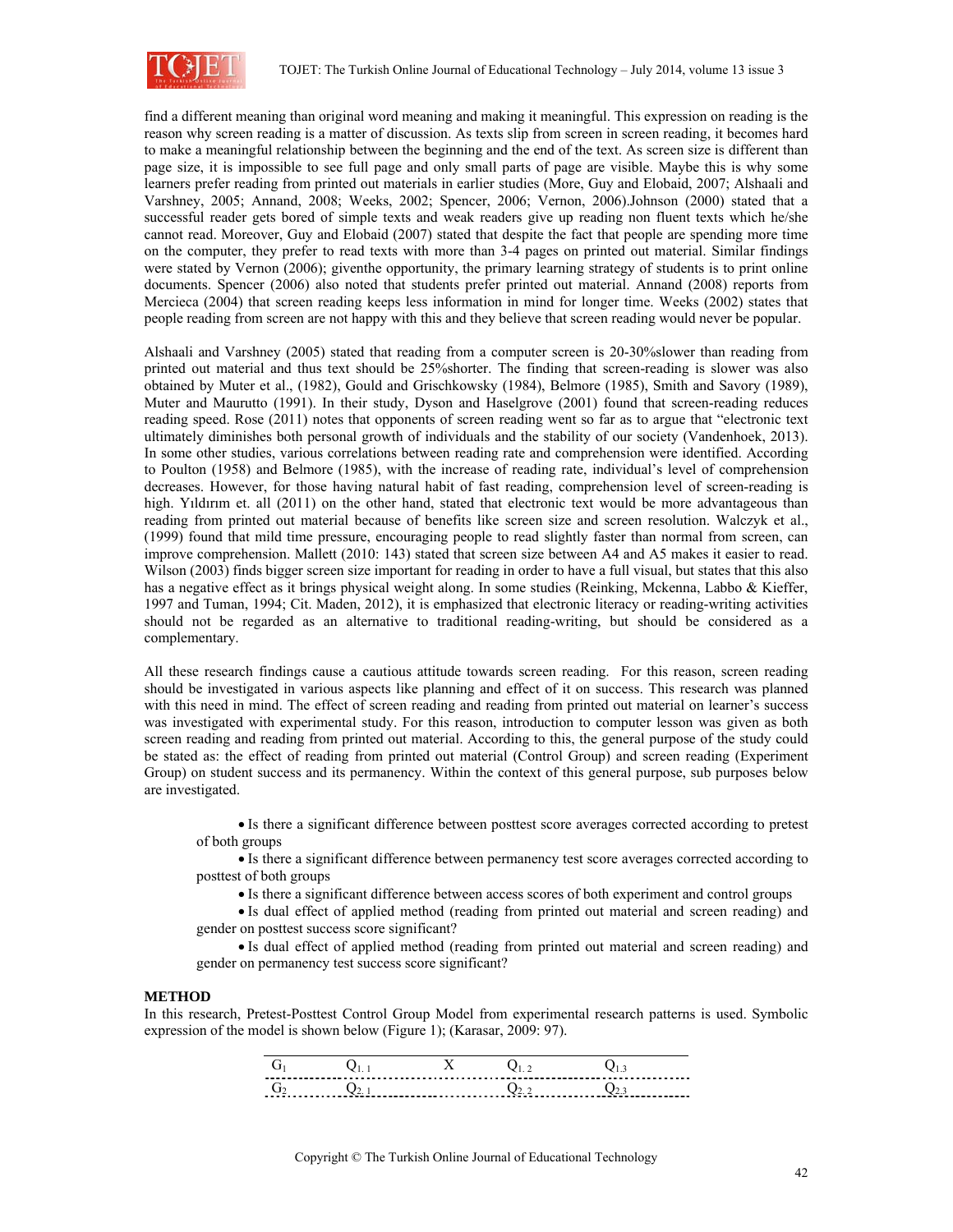

(G1: Experiment Group, G2: Control Group, X: Independent Variable,  $Q_{1,1}$  and  $Q_{2,1}$ : Measurement Before Experiment (Pretest),  $Q_{1,2}$  and  $Q_{2,2}$ : Measurement After Experiment (Posttest),  $Q_{1,3}$  and  $Q_{2,3}$ : Measurement After Experiment (Postponed Test)

**Figure 1**: Control Group Model with Pretest-Posttest

Karasar (2009:96) describes this pattern as randomly choosing one group as the control group and the other one as the experiment group which have nothing in common at the beginning.

Research was carried out on Erzincan University Refahiye Vocational High School Post Service freshmen students (78 students). Study groups of research consist of an experiment group and a control group. With a random selection (protecting class unity) 38 students were assigned as experiment group (II. Education) and 40 students were assigned as control group (I. Education). In this manner, experiment group with 38 students used screen reading, and control group with 40 students used printed out material for education.

The characteristics of the monitors used in this study are as follow: Screen size: 19 inch, resolution: 1440x900, Visual angle:160/160, Contrast rate: 700:1, Brightness : 300 cd/m2, colour scale:0.72, pixelPitch: 0.285x0.285.

In the study, an achievement test consisting of 50 items was prepared. This test was applied to 2nd class (first and second education) students (69) which are believed to have same qualities (received these classes before, having average academic success, having same physical environment in classes). Item analyses for 50 items were made within test. Item analysis results were compared with reference values given in Taşpınar's (2004:276- 279) table 1.

|                          | Table 1. The Item Difficulty and Distinctiveness Values and Evaluation of These |
|--------------------------|---------------------------------------------------------------------------------|
| P (Item Difficulty)      | Evaluation                                                                      |
| 0,80 and above           | Very easy item                                                                  |
| Between 0,65-0,79        | Easy item                                                                       |
| Between 0,35-0,64        | Mid-level item                                                                  |
| Between 0,20-0,34        | Hard item                                                                       |
| $0.19$ and below         | Rather hard item                                                                |
| r (Item Distinctiveness) | Evaluation                                                                      |
| $0.40$ and above         | Very good item                                                                  |
| $0.30 - 0.39$            | Good item, but may be improved                                                  |
| $0,20-0,29$              | It should generally by corrected                                                |
| $0,00-0,19$              | It may be removed from the test, but should be corrected                        |
| (-) Negative             | It should not be included in the test                                           |

Table 1: The Item Difficulty and Distinctiveness Values and Evaluation of These

Comparing these reference values and coverage of the test with values of item difficulty and item distinctiveness, 25 items were excluded. Item difficulty and item distinctiveness about raw success test are given in table 2.

| Item  | P    | $\mathbf r$  | Item  | $\mathbf{P}$ | $\mathbf{r}$ | Item  | $\mathbf{P}$ | r       |
|-------|------|--------------|-------|--------------|--------------|-------|--------------|---------|
| 1     | 0.37 | 0.21         | $18*$ | 0,39         | 0,16         | 35    | 0.76         | 0.37    |
| $2*$  |      | $0,92$ -0.05 | 19    | 0,53         | 0,74         | $36*$ | 0,16         | $-0.11$ |
| 3     | 0,42 | 0,21         | 20    | 0.61         | 0,26         | $37*$ | 0,71         | 0.05    |
| 4     | 0.74 | 0.53         | 21    | 0,66         | 0,37         | 38    | 0.53         | 0.32    |
| 5     | 0.63 | 0.63         | 22    | 0,71         | 0,26         | $39*$ | 0,03         | 0.05    |
| $6*$  | 0.97 | 0,05         | $23*$ | 0,45         | 0.05         | $40*$ | 0.79         | 0.11    |
| $7*$  | 0.68 | $-0.11$      | -24   | 0,71         | 0,47         | 41    | 0.37         | 0.42    |
| $8*$  | 0.13 | 0,16         | 25    | 0,79         | 0,32         | 42    | 0,21         | 0.21    |
| 9*    | 0,03 | $-0.05$      | $26*$ | 0,42         | 0,11         | 43*   | 0.32         | 0,11    |
| 10    | 0.71 | 0.37         | $27*$ |              | $0,18$ -0,05 | 44    | 0,82         | 0,05    |
| $11*$ | 0.45 | 0,16         | $28*$ | 0.68         | 0,21         | 45    | 0.82         | 0.37    |

Table 2: Item difficulty and item distinctiveness of Success Test before Experimental Process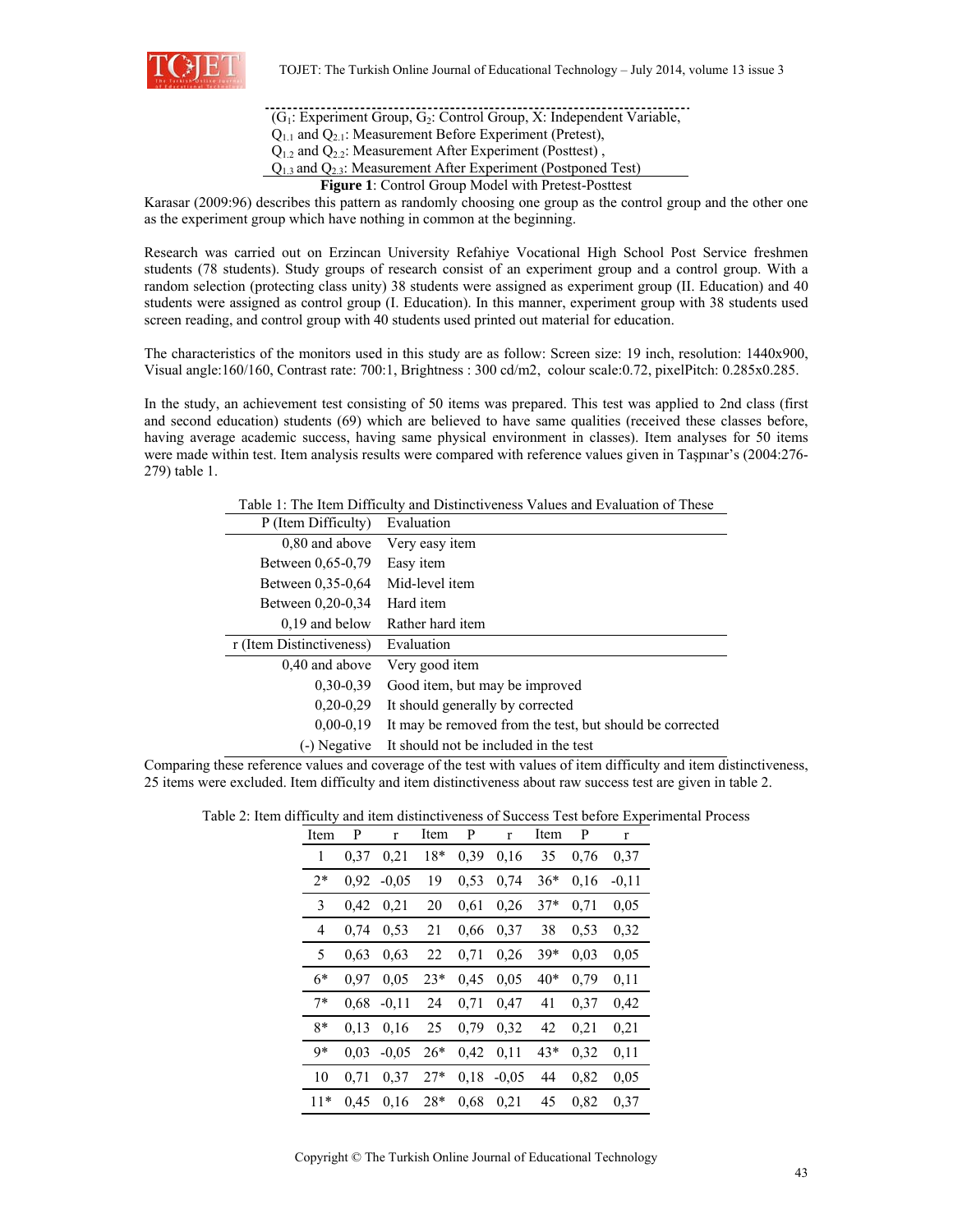

|  | 12* 0,5 0,05 29 0,39 0,47 46 0,37 0,21      |  |  |  |
|--|---------------------------------------------|--|--|--|
|  | 13* 0.68 0 30 0.71 0.37 47* 0.13 0.16       |  |  |  |
|  | 14* 0,92 0,05 31* 0,34 0,16 48 0,29 0,47    |  |  |  |
|  | 15 0,68 0,32 32 0,63 0,53 49* 0,16 -0,11    |  |  |  |
|  | $16*$ 0,16 0,11 33* 0,08 0,05 50* 0,66 0,16 |  |  |  |
|  | 17 0.47 0.63 34 0.61 0.47                   |  |  |  |

\* The items removed from the test, P=Item difficulty, r =Item distinctiveness

As seen on table 2, items which have distinction lower than ,21 are excluded. With this information, a final success test consisting of 25 items was evaluated in means of typing and meaning.

Both experiment and control groups were applied pretest and posttest within the research. Achievement test is important to determine the efficiency of learning and permanency of learning for both methods (screen reading and reading from printed out material). In process of data analysing, Ancova and multiple variance analysis (Mancova) were used.

# **FINDINGS**

Ancova analysis was used to determine whether there was a significant difference between pretest and posttest averages. In this context, descriptive statistics about posttest are given in table 3.

| Table 3: Descriptive Statistics for Posttest Results on Groups |    |         |                   |  |  |  |  |
|----------------------------------------------------------------|----|---------|-------------------|--|--|--|--|
| Groups                                                         | N  | Average | Corrected average |  |  |  |  |
| Control                                                        | 40 | 55.20   | 58.18             |  |  |  |  |
| Experiment                                                     | 38 | 58.84   | 55.69             |  |  |  |  |

When the table is examined, it is seen that experiment group posttest average is higher. But when success score averages of groups are checked, it is seen that some differences exist in success scores. Corrected success test average is 58.18 for control group and 55.69 for experiment group. In that respect, it is possible to say that control group success average is higher.

Experiment group pretest scores are higher than control group pretest results. Thus, when comparing posttest results, pretest results should be under control. For this reason, Ancova method was used to compare both groups. Ancova analysis of comparison between posttest results corrected according to pretest is given on table 4.

Table 4: Ancova Results of Posttest Scores Corrected According to Pretest.

| Source             | Sum of Squares | df Mean Squares |        |      |
|--------------------|----------------|-----------------|--------|------|
| Pretest            | 5312.395       | 5312.395        | 44.772 | .000 |
| Experiment-Control | 106.239        | 106 239         | 895    | -347 |
| Error              | 8899.058 75    | 118.654         |        |      |
| Total              | 14469.949 77   |                 |        |      |

According to Table 4, a significant difference between corrected average results of posttest compared to pretest was not noticed  $[F(1,75) = .895, p > .05]$ . The success of experiments is evaluated by simply Access Scores which are found by subtraction of pretest results from posttest results. Ancova test results of comparison between Access scores of both experiment and control group are given on table 5.

Table 5: Descriptive Statistics for Access Scores on Groups

| Groups     | N  | Average | Corrected average |
|------------|----|---------|-------------------|
| Control    | 40 | .2.50   | 0.34              |
| Experiment | 38 | こくつ     | 7.85              |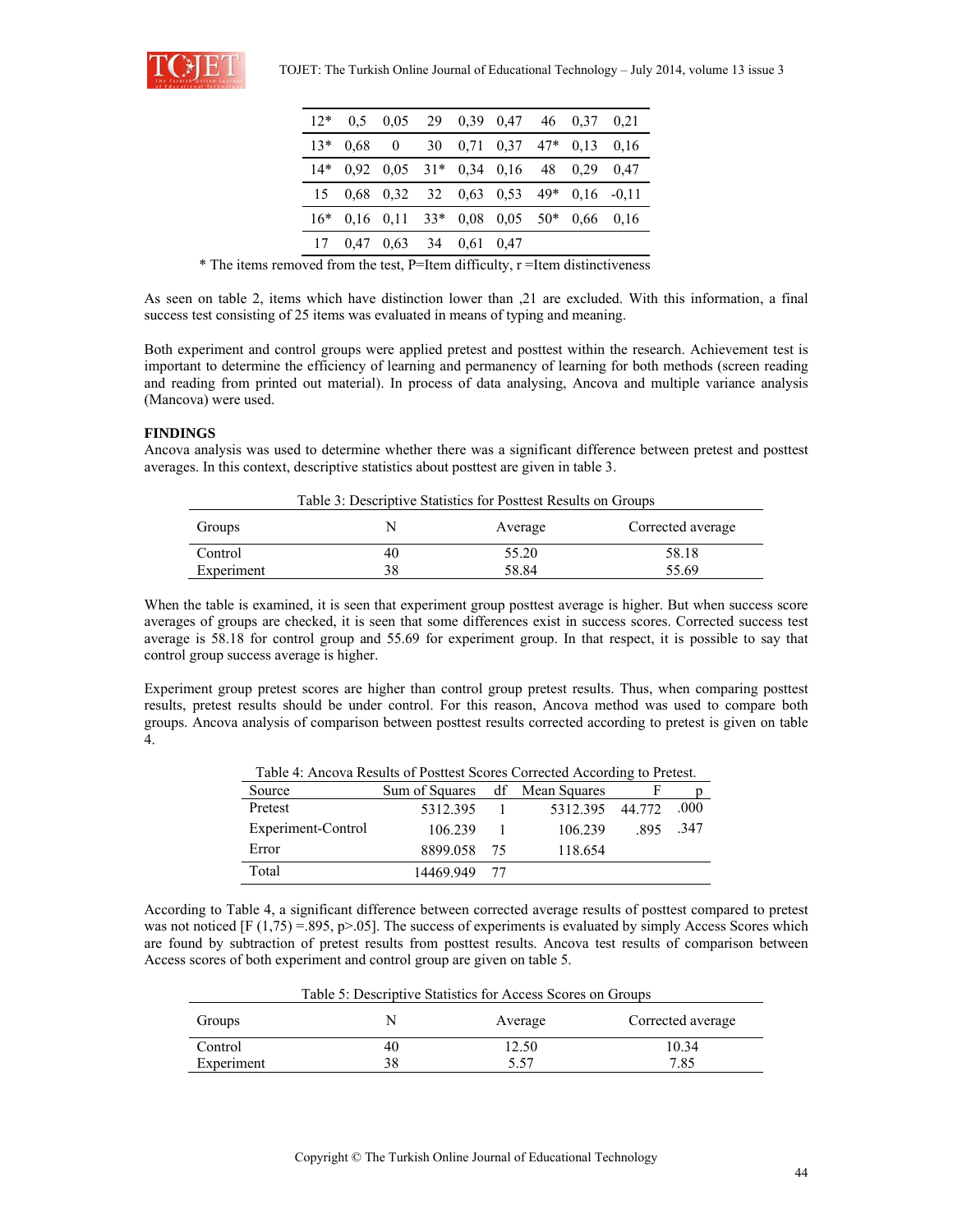

When average scores on the table are examined, it is seen that Access score of control group is higher. But it is also seen that success score averages have some differences. Average corrected success score is 10.34 for control group and 7.85 for experiment group. Ancova analysis of comparison between Access scores is given on table 6.

| Table 6: Ancova Analysis Results of Access Scores |                                |  |                    |  |  |  |  |
|---------------------------------------------------|--------------------------------|--|--------------------|--|--|--|--|
| Source                                            | Sum of Squares df Mean Squares |  |                    |  |  |  |  |
| Experiment-Control                                | 933.455                        |  | 933.455 6.078 .016 |  |  |  |  |
| Error                                             | 11671.263 76                   |  | 153.569            |  |  |  |  |
| Total                                             | 12604.718 77                   |  |                    |  |  |  |  |

According to results on table 6, there is a significant difference between average Access scores  $[F(1,76) = 6.078]$ , p<.05]. This difference is in favour of reading from printed out material group. Thus, it is possible that reading from printed out material is more efficient than screen reading.

Other purpose of this study is to compare permanence of information between experiment and control groups. In this manner, permanency of methods (Experiment-Screen Reading, Control-Reading from printed out material) will be revealed. Descriptive statistics of permanency test scores are given on table 7.

| Table 7: Descriptive Statistics of Permanency Test Results on Groups |    |         |                   |  |  |  |  |
|----------------------------------------------------------------------|----|---------|-------------------|--|--|--|--|
| Groups                                                               |    | Average | Corrected average |  |  |  |  |
| Control                                                              | 40 | 54.40   | 56.13             |  |  |  |  |
| Experiment                                                           | 38 | 55.21   | 53.59             |  |  |  |  |

When the table is examined, it is seen that experiment group posttest permanency average is higher. But when success score averages of groups are checked, it is seen that some differences exist in success scores. Corrected success test average is 56.13 for control group and 53.59 for experiment group. In that respect, it is possible to say that control group success average is higher. Ancova analysis of comparison between permanency test results corrected according to posttest is given on table 8.

| Source             | Sum of Squares df Mean Squares |           |         |      |
|--------------------|--------------------------------|-----------|---------|------|
| Posttest           | 13547.150                      | 13547.150 | 608.509 | .000 |
| Experiment-control | 122.983                        | 122.983   | 5.524   | -021 |
| Error              | 1669.713 75                    | 22.263    |         |      |
| Total              | 15237.179 77                   |           |         |      |

Table 8: Ancova results of comparison between permanency test results corrected according to posttest

According to Table 8, a significant difference between permanency test averages corrected according to posttest was noticed  $[F(1,75) = 5.524, p < 0.05]$ . LSD test applied on corrected posttest scores show that this significant difference is in favour of control group. Calculated effect size is  $\eta^2 = 0.069$ .

Two factor Ancova analysis for irrelevant samples is used to investigate whether gender of students affected student success on applied method. Descriptive statistics of posttest scores according to teaching method and gender is seen on table 9.

| Table 9: Descriptive statistics of posttest scores according to teaching method and gender |  |  |  |
|--------------------------------------------------------------------------------------------|--|--|--|
|                                                                                            |  |  |  |

|            | Gender | N  | Х     | Std. Deviation |
|------------|--------|----|-------|----------------|
|            | Female | 24 | 54,66 | 13,27          |
| Control    | Male   | 16 | 56,00 | 13,77          |
|            | Total  | 40 | 55,20 | 13,31          |
|            | Female | 9  | 60,00 | 13,26          |
| Experiment | Male   | 29 | 58,48 | 14,47          |
|            | Total  | 38 | 58,84 | 14,03          |
| Total      | Female | 33 | 56,12 | 13,28          |
|            | Male   | 45 | 57,60 | 14,12          |
|            | Total  | 78 | 56,97 | 13,70          |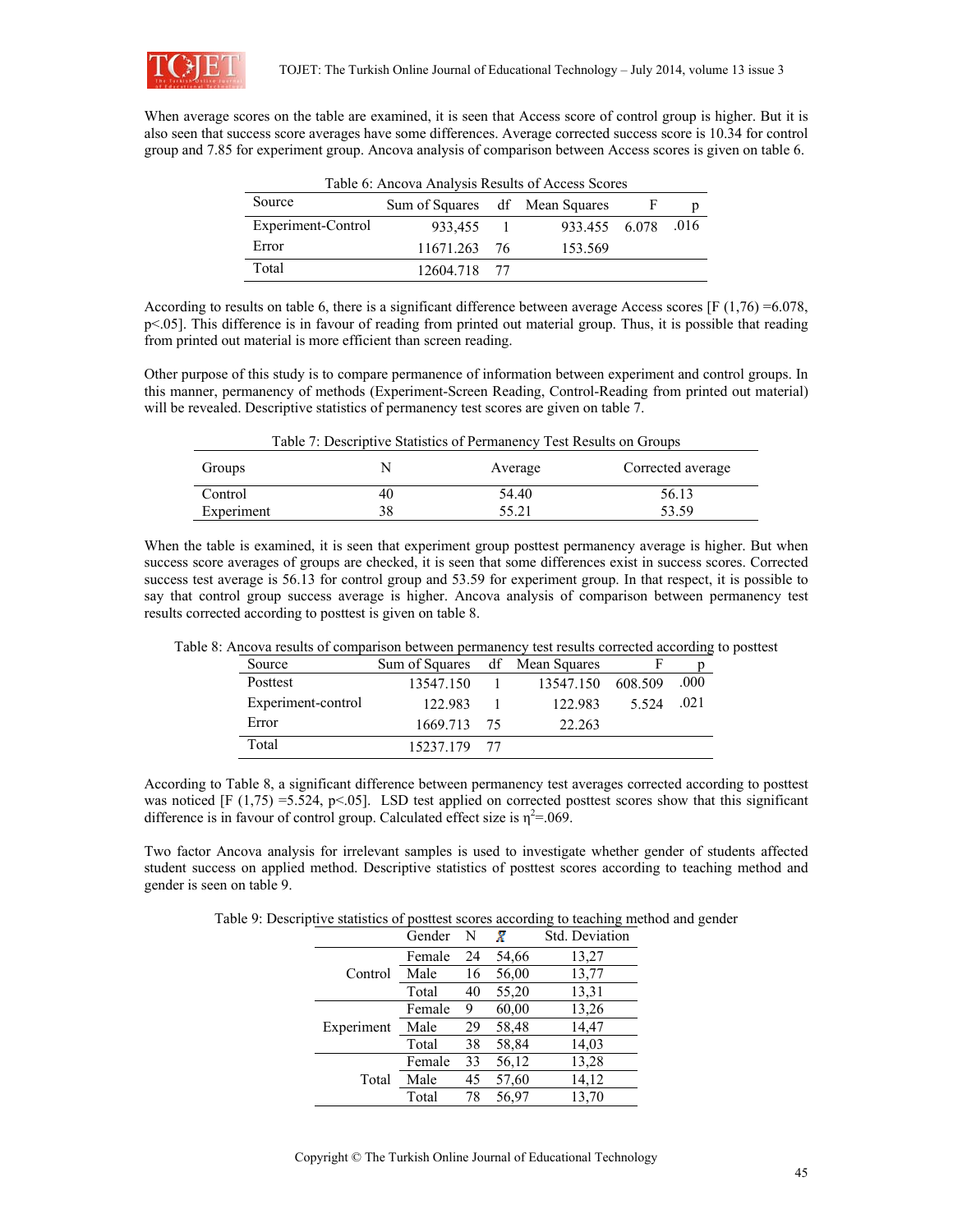

Posttest average of reading from printed out material group is X=55.20. Posttest average of screen reading group is X=58.84. Dual variance analysis was used to determine whether this difference between groups (Experimentcontrol) is significant and to determine whether the gender effect on posttest results is significant. Results about these 2 situations are given on table 10.

| Source             | Sum of Squares |     | df Mean Squares | F     |      |
|--------------------|----------------|-----|-----------------|-------|------|
| Experiment-Control | 244,599        |     | 244.599         | 1.277 | .262 |
| Gender             | .135           |     | .135            | .001  | .979 |
| ExpCont x Gender   | 32,534         |     | 32,534          | .170  | .681 |
| Error              | 14178,575      | -74 | 191,602         |       |      |
| Total              | 14469.969      |     |                 |       |      |

Table 10: ANOVA analysis Results of Teaching Method and Success Scores According to Gender

According to the table, a significant difference between average posttest results of experiment and control group was not noticed (F  $(1,74) = 1.277$ , p>.05). Furthermore, the mutual effect of applied method and gender is not significant  $[F (1.74) = 170, p > 05]$ . Line graph based on Method and Gender for this analysis is given on figure 2.



Figure 2: Method and Gender Based Line Graph

It is seen on figure 2 that female success average is 54.66 and male success average is 56.00 on control group. However female success average is 60.00 and male success average is 58.48 on experiment group. Apart from this, results on table 11 shows permanency test score averages.

|            | Gender | N  | Y     | Std. Deviation |
|------------|--------|----|-------|----------------|
| Control    | Female | 24 | 54,33 | 12,58          |
|            | Male   | 16 | 54,50 | 14,37          |
|            | Total  | 40 | 54,40 | 13,15          |
| Experiment | Female | 9  | 55,55 | 13,33          |
|            | Male   | 29 | 55,37 | 15,86          |
|            | Total  | 38 | 55,42 | 15,13          |
| Total      | Female | 33 | 54,66 | 12,59          |
|            | Male   | 45 | 55,06 | 15,19          |
|            | Total  | 78 | 54.89 | 14,06          |
|            |        |    |       |                |

Table 11: Descriptive Statistics of Teaching Method and Gender Based Delayed Test Scores

As seen on table 12, permanency test average of reading from printed out material group (control group) is X=54.40. Delayed test of screen group is X=55.42. Dual variance analysis is applied to determine whether this permanency test average difference between 2 groups is significant and whether the mutual effect of applied method and gender is significant. Results for these 2 situations are shown on table 12.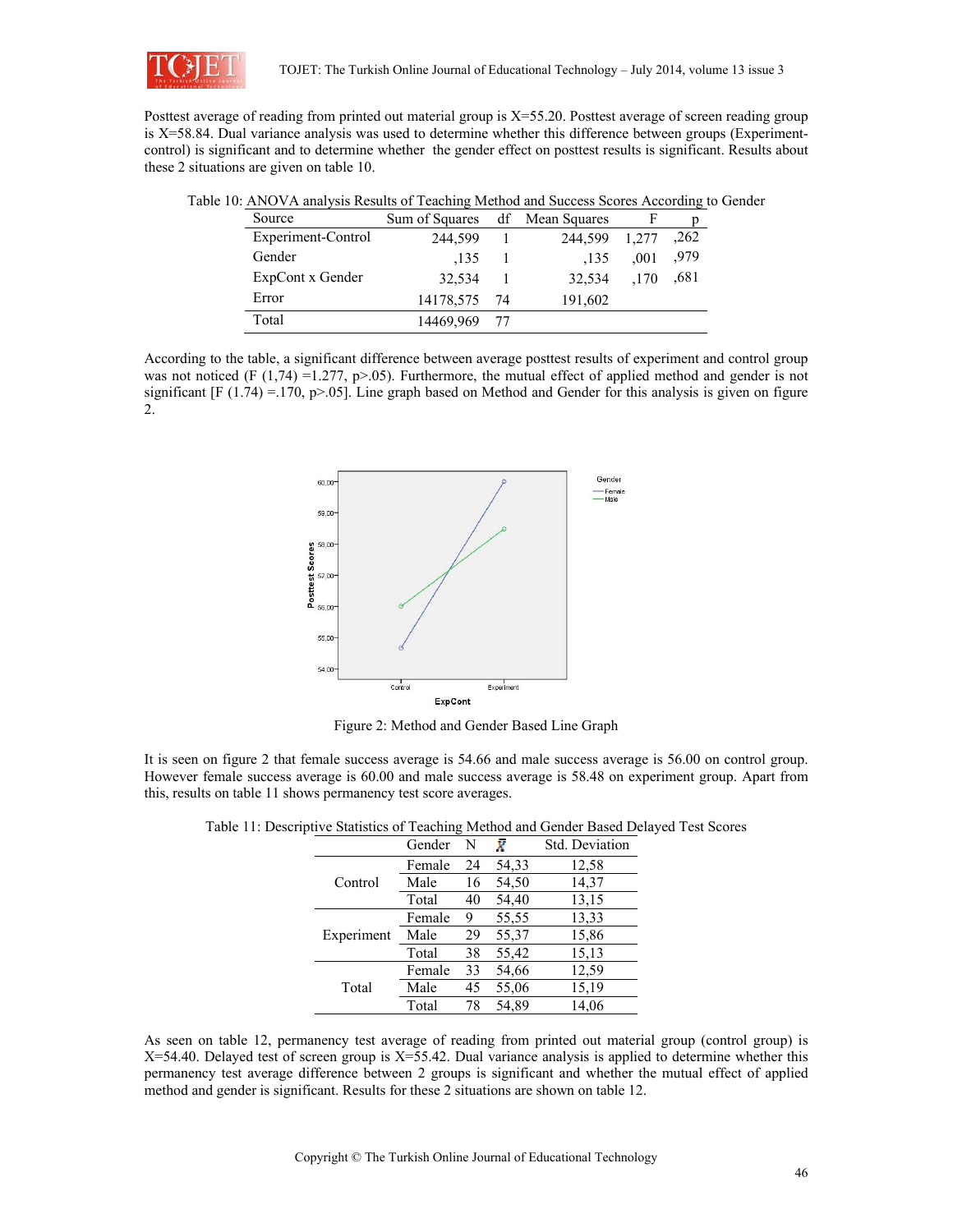

| Source             | Sum of Squares |     | df Mean Squares | F    |      |
|--------------------|----------------|-----|-----------------|------|------|
| Experiment-Control | 17,683         |     | 17,683          | .086 | .770 |
| Gender             | ,000           |     | .000            | .000 | ,999 |
| ExpCont x Gender   | .471           |     | .471            | ,002 | .962 |
| Error              | 15216,383      | -74 | 205,627         |      |      |
| Total              | 15237,179 77   |     |                 |      |      |

**Table 12**: ANOVA Analysis Results of Teaching Method and Gender Based Delayed Test

A significant difference between these two groups' delayed test average scores was not noticed (F  $(1,74) = .086$ , p>.05). Another finding on Table12 is that mutual effect of method (Experiment-Control) and gender on delayed test success scores is insignificant [F  $(1,74) = .002$ , p>.05].

# **RESULT, DISCUSSION AND SUGGESTIONS**

Screen reading, as a result of technological advancements, is a situation which teachers and students will continue to encounter frequently. Since screen reading is becoming more widespread, it is of common interest whether screen reading or reading from printed out material gives better results on learning. Furthermore, clarification is needed for such an important question on learner success in which model would be higher. With this purpose in mind, a significant difference between pretest and posttest, corrected according to pretest, of both experiment and control groups researched. A significant difference between Access score averages which could be taken as a predictor was found. It is also noted that there is a significant difference between permanency test scores corrected according to posttests of experiment and control groups. According to LSD test, this difference is in favour of control group. Furthermore, dual effect of applied method and gender posttest success scores and delayed test success scores is found insignificant.

Results of the studies show that reading from printed out material is more efficient than screen reading. Similar results were found by Tuncer (2012) and reading from printed out material was found to be more efficient than reading from projected screen. As Gunes has stated before, this result may be caused by skipped reading from screen, reflections on screen, vertical movements of screen while reading and eye strain. Another finding supporting this position was noticed by O'Hara and Sellen (1997). They found that reading from printed out material is fast, comfortable and not tiring while screen reading is slow, lacking comfort and hard. Nielsen (1995) found that screen reading is 25% slower than reading from printed out material. Dyson (2004) stated that this deficiency of screen reading process is because of physical order of scripts read from screen. The finds of this study show a parallelism with those of Muter et al., (1982), Gould and Grischkowsky (1984), Belmore (1985), Smith and Savory (1989), Muter and Maurutto (1991), Dyson and Haselgrove (2001) in general terms. Kurniawan and Zaphiris (2001), in opposition to these results, state that there is no difference in speed between screen reading and reading from printed out material. Annand (2008) and Çetin (2007) also found results supporting this and stated that there is no significant difference between screen reading and reading from printed out material.

These research results show that reading from printed out material increases success. Conversely, it is thought that with better planning for both students and teachers, technology becoming more widespread and its contribution to education variability could be better. Screen readers should arrange surrounding environment's physical factors like light and colour in a way which would affect the reading process positively. It is thought that the benefits of changing paper size, font type and size would help the reading process. Especially students in elementary education level should be directed to read from printed out material as it is known that they are not suitable for screen reading (Ulusoy, 2011). Students with this level should not be left alone with a computer. Different specifications of electronic scripts and the way they are becoming more widespread should be considered and in education programmes screen reading should be included. It is thought that enriched presentations with the use of animation and figures instead of plain text could be efficient for visual memory and reduce the limitations of screen reading.

# **REFERENCES**

Alshaali, S. & Varshney, U. (2005) On the usability of mobile commerce. *International Journal of Mobile Communications*, 3(1), 29-37.

Annand, D. (2008). Learning efficacy and cost-effectiveness of print versus e-book instructional material in an introductory financial accounting course. *Journal of Interactive Online Learning*, 7(2), Summer 2008.

Aysever, R.L. (2004). Texts of this era. *H.U. Journal of Literature,* 21(2), 91-100 Belmore, , S. M. (1985). Reading computer-presented text. *Bulletin of the Psychonomic Society,* 23, 12-14.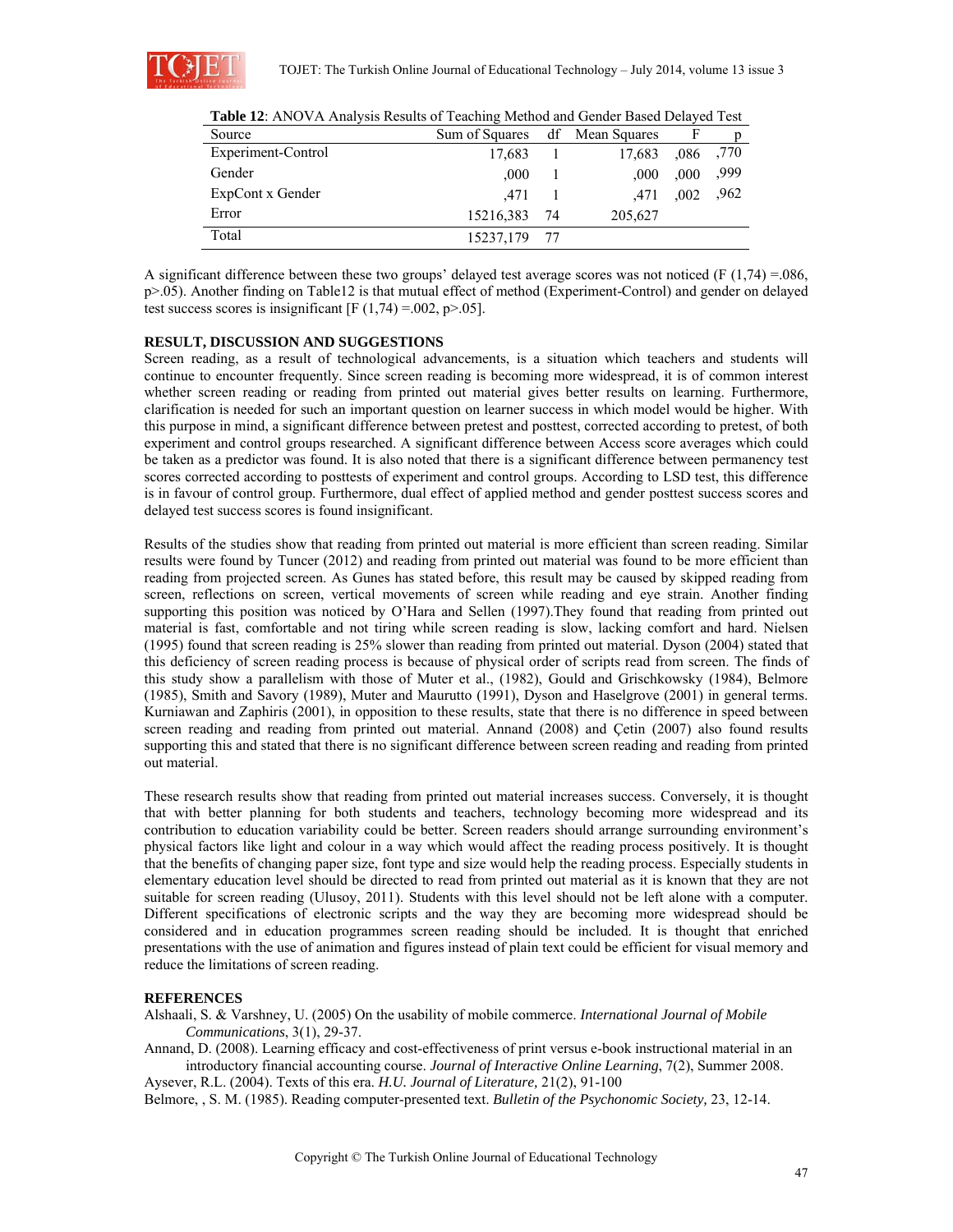

- Çakmak, E. & Altun, A (2008). Examining elementary school students' hyper textual reading processes. *Hacettepe University Journal of Education*, 34,63-74.
- Çelik, C.E. (2006). Comparision of Voiced and Silent Reading with Inner Reading. *Journal of Ziya Gökalp Education Faculty,* 7, 18-30.
- Çetin, Y. (2007). 'Comparison display and text on reading and scanning', *XVI. National Educational Sciences Congress,* 5-7 September 2007, Tokat, TURKEY.
- Dyson, M.C. (2004). How physical text layout affects reading from screen. *Behaviour and Information Technology*, 23(6), 377-393
- Dyson, M.C. & Haselgrove, M. (2001). The influence of reading speed and line length on the effectiveness of reading from screen. *International Journal of Human-Computer Studies,* 54, 585-612.
- Gould, J.D. & Grischkowsky, N. (1984). Doing the same work with hard copy and cathode raytube (CRT) computer terminals. *Human Factors*, 26, 323-337.
- Günay, V.D. (2004). *Text information*. Istanbul: Multilingual Publishing.
- Güneş, F. (2010). Thinking based on screen and screen reading of students. *Mustafa Kemal Üniversitesi Sosyal Bilimler Enstitüsü Dergisi*, 7(14), 1-20
- Güneş, F. (2009). *Speed reading and meaning configuration*. Ankara:Nobel Publishing.
- Johnson, K. (2000). Readability. http://www.timetabler.com/reading.html
- Karasar, N. (2009). Scientific research methods. Ankara: Nobel Publishing.
- Kurniawan, S.H & Zaphiris, P. (2001). Reading Online or on Paper: Which is Faster? *In Proceedings of the 9 th International Conference on Human Computer Interaction.*
- Maden, S. (2012). Screen reading types and opinions of prospective teacher of Turkish Language towards screen reading. *International Eurasian Journal of Social Sciences,* 3(7), 16-28.
- Mallett, E. (2010). A screen tool for? Findings from an e-book reader pilot. *Serials: The Journalfor the SerialsCommunity,*23(2).
- More, N.B.,Guy, R.S & Elobaid, M. (2007). Reading in a digital age: e-books are students ready fort this learning object? *Interdisciplinary Journal of Knowledge and Learning Objects*, 3, 239-250.
- Muter, P. & Maurutto, P. (1991). Reading and skimming from computer screens and books: the paperless officece revisited? *Behaviour & Information Technology*, 10, 257-266.
- Muter, P., Latremouille, S. A., Treurniet, W.C. & Beam, P. (1982). Extended reading of continuous text on television screens. *Human Factors*, 24, 501-508.
- Nielsen, J. (1995). Design of Sun Microsystems' Website, using interactive design, and user testing. Retrieved October 27, 2012. http://www.useit.com/papers/sun/
- O'Hara, K. & Sellen, A. (1997). 'A Comparison of reading paper and on-line documents', *CHI '97Proceedings of the SIGCHI conference on Human factors in computing Systems, 335-342.*
- Poulton, E. C. (1958). Time for reading and memory. The British Journal of Psychology, 49, 230-245.
- Rose, E. (2011). The phenomenology of on-screen reading: University students' lived experience of digitized text., *British Journal of Educational Technology*, 2(3), 515-526.
- Smith, A. & Savory, M. (1989). Effects and after-effects of working at a VDU: investigation of the influence of personal variables. In E. D. MEGAW, Ed. Contemporary Ergonomics 1989, pp. 252-257. London: Taylor & Francis.
- Spencer, C. (2006). Research on learners' preferences for reading from a printed text or
- from a computer screen. *Journal of Distance Education*, 21(1), 33-50.
- Taşpınar, M. (2004). Test and item analysis *(Ed : Mehmet GÜROL).* Ankara: Nobel Publishing.
- Tuncer, M. & Balcı, K. (2013). The comparison of the information literacy self efficacy of prospective teachers in terms of some variables. *The Journal of Academic Social Science Studies, 6(* 5), 719-737.
- Tuncer, M. (2012). The effect of reading from the printed material and the projection screen on remembrance comprehension and attention skills of the teacher candidates. *International Journal of Social Science,*  5(7), 695-705
- Tuncer, M. & Kaysi, F. (2011).'Evaluation of internet cafes in terms of technical infrastructure, services and user propensities (The case of Istanbul and Elazığ cities)',*2nd International Conference on New Trends in Education and Their Implications*, 27-29 April 2011, Antalya-Turkey.
- Tuncer, M. Yılmaz, Ö. & Tan, Ç. (2011).'Evaluation of internet as a source of information according to the students of the department of the computer and instructional technologies',*5th International Computer & Instructional Technologies Symposium*, 22-24 September 2011 Fırat University, Elazığ-Turkey.
- Ulusoy, M. (2011). Evaluating fifth graders' practice of new illiteracies skills and strategies. *Journal of Turkish Social Studies*, 2, 1-27.
- Vandenhoek, T. (2013). Screen reading habits among university students. *International Journal of Education and Development using Information and Communication Technology (IJEDICT),* 9(2), 37-47.
- Vernon, R. (2006). Teaching notes paper or pixels? An inquiry into how students adapt to online text books. *Journal of Social Work Education*, 42(2), 417-427.